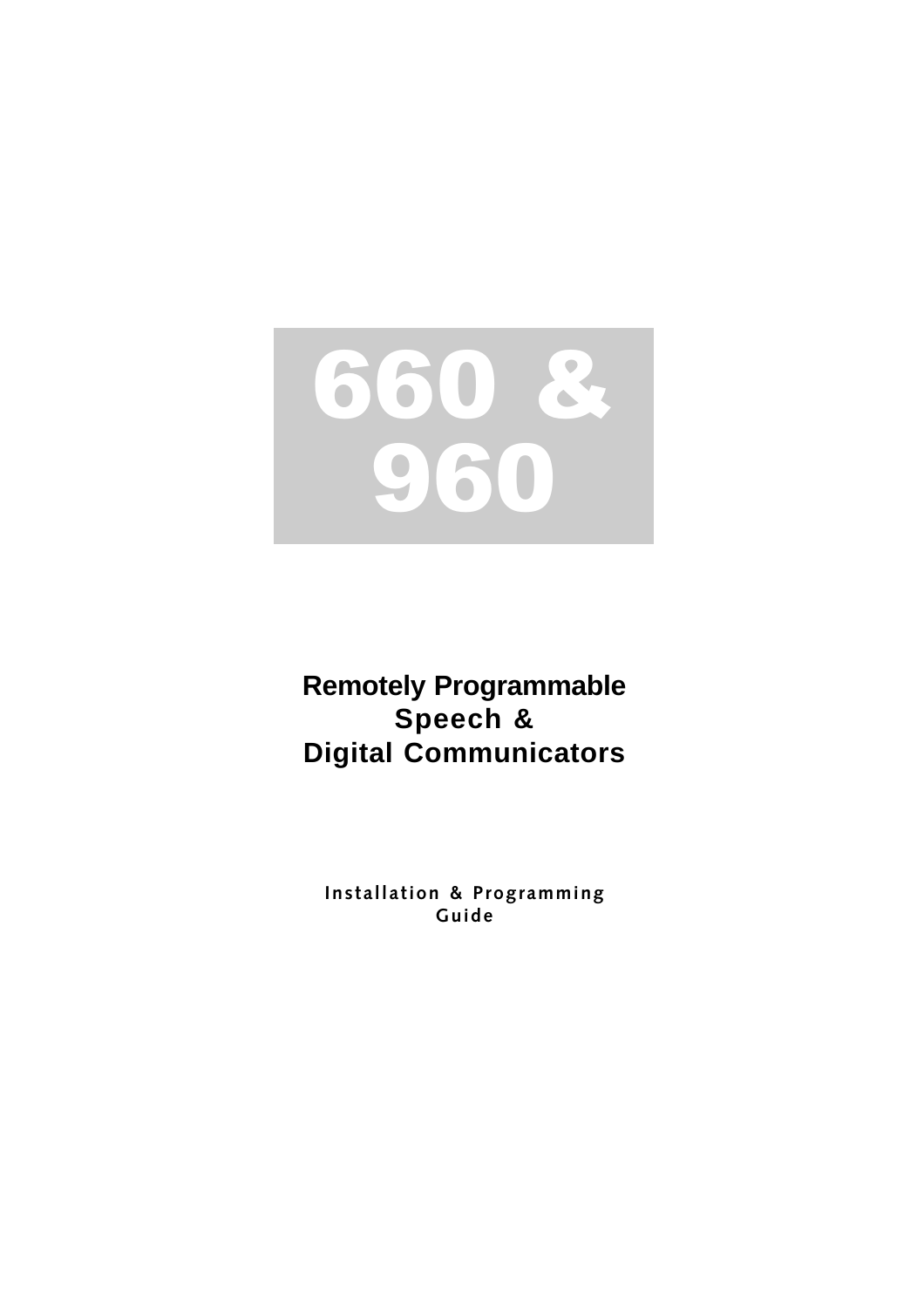### Contents

| Recording Speech Messages - 00 Versions (Commands 60 - 64). 10 |  |
|----------------------------------------------------------------|--|
| Replaying Speech Messages - 00 Versions (Command 70)  10       |  |
| Testing Telephone Numbers and Messages (Command 80)  10        |  |
|                                                                |  |
|                                                                |  |
|                                                                |  |
|                                                                |  |
|                                                                |  |
|                                                                |  |
|                                                                |  |
|                                                                |  |
|                                                                |  |
|                                                                |  |
|                                                                |  |
|                                                                |  |
|                                                                |  |
|                                                                |  |
| Input to Telephone Number Mapping (Command 30)  14             |  |
| Restoral Reporting - Scancom Format only (Command 36)  14      |  |
| Open/Close Reports - Scancom Format only (Command 37)  14      |  |
| Communications Successful Signalling (Command 38)  15          |  |
|                                                                |  |
|                                                                |  |
|                                                                |  |
|                                                                |  |
|                                                                |  |
|                                                                |  |
|                                                                |  |
|                                                                |  |
|                                                                |  |
|                                                                |  |
|                                                                |  |
|                                                                |  |
|                                                                |  |
|                                                                |  |
|                                                                |  |
|                                                                |  |
|                                                                |  |
|                                                                |  |
|                                                                |  |

 $\overline{2}$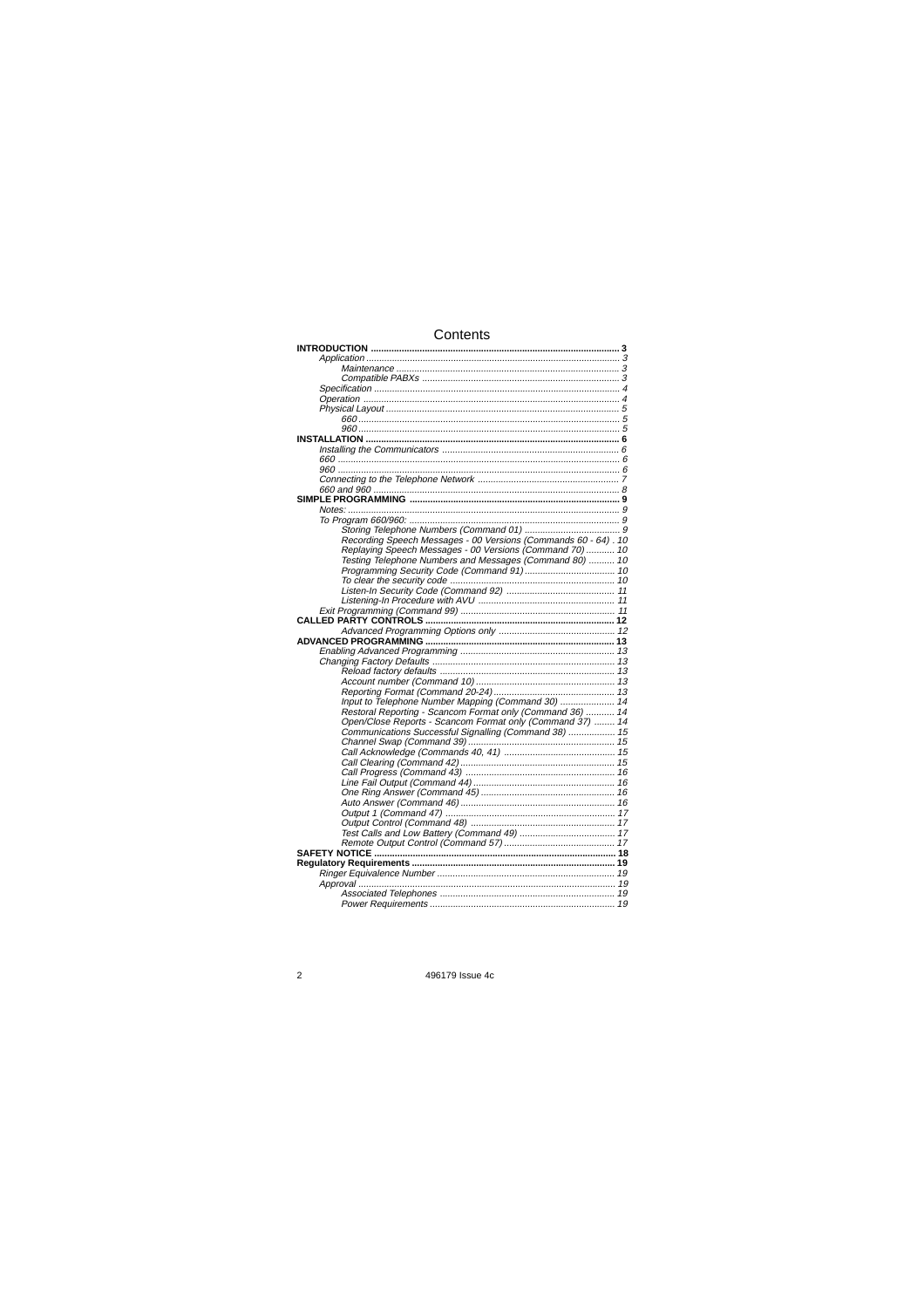### **INTRODUCTION**

The 660/960 units are auto dialling communicators.

The 660 is designed to be used with ANY alarm control panel. The 960 is designed to plug on to Scantronic Professional control panels, and any other manufacturer's control panel with the standard plug-on footprint.

The -00 versions will communicate with alarm receiving equipment using Scancom Fast format and can also play back voice messages to a nor-mal telephone using speech format. The communicators can replay one main message and up to four secondary messages.

The -01 versions will communicate in Scancom Fast format but have no speech capability.

The communicators are designed for telephone lines that may be shared by other equipment (for example a FAX or answer phone). When trig-gered, the communicator seizes the line and disconnects any other

equipment while it operates. The communicator releases the line when it has completed transmission.

The communicators can be programmed from a DTMF telephone, either locally or remotely over the PSTN.

#### **Application**

The 660/960 Communicators are suitable for connection to the following types of telephone line:

- (a) Direct exchange lines (PSTN) supporting DTMF (tone) or Loop Dis-
- connect (pulse) dialling. (b) PABX exchanges (with or without secondary proceed indication). (c) RBS (Relevant Branch Systems) please refer to BS 6789 Section
- 6.1, Clause 2.4. THE 660/960 COMMUNICATORS ARE NOT SUITABLE AS EXTEN-

## SIONS TO A PAYPHONE.

### **Maintenance**

There are no user serviceable parts inside the 660/960 Speech Commu-nicators. The user must not attempt to gain access to the units.

#### **Compatible PABXs**

The 660/960 Communicators may be used with compatible PABXs. Correct operation in all circumstances is not guaranteed. Refer any difficulty to the supplier.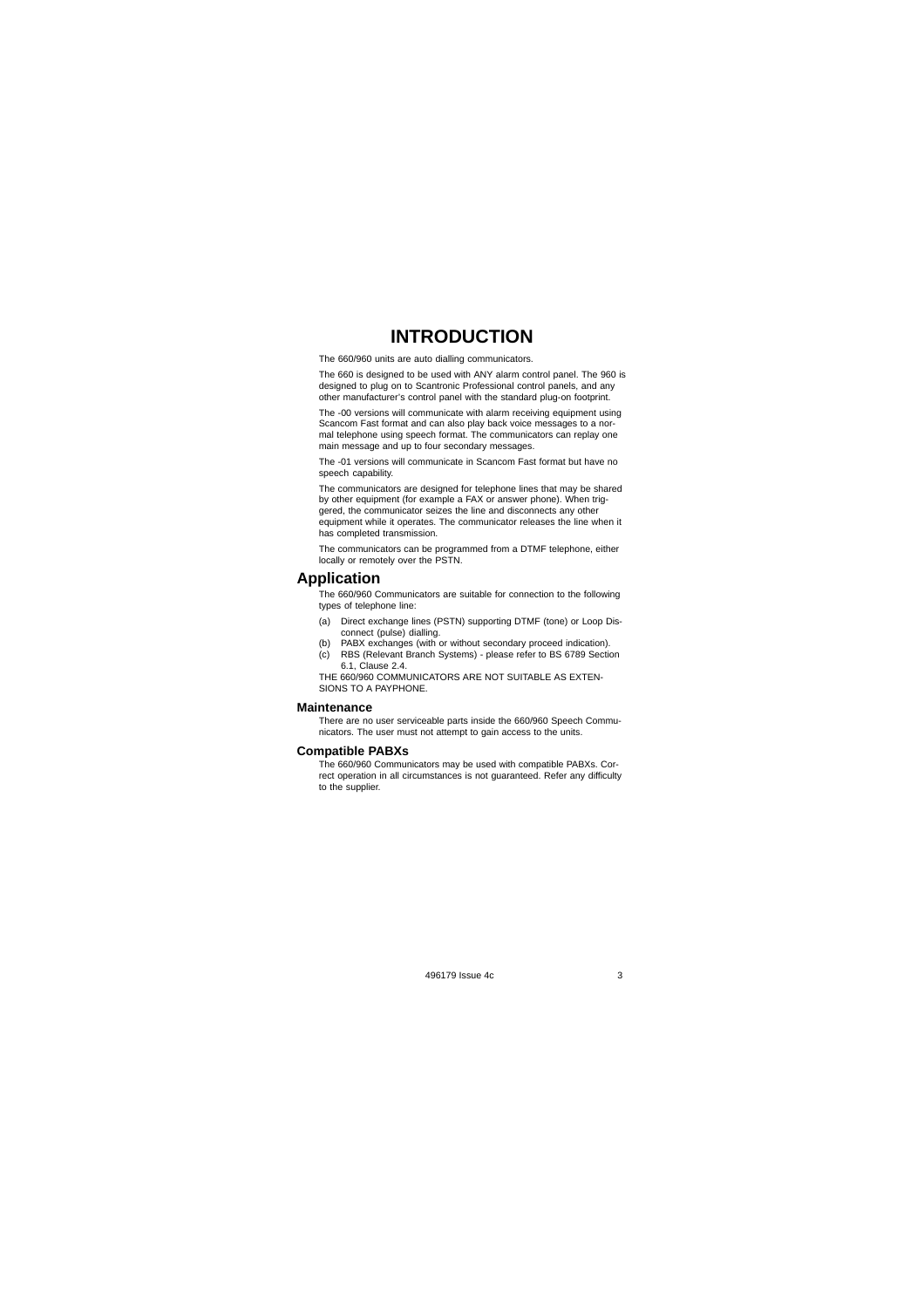### **Specification**

|                       | 660UK-00                            | 960UK-00                                                  |
|-----------------------|-------------------------------------|-----------------------------------------------------------|
| Weight                | $110$ qm                            | 160 <sub>am</sub>                                         |
| Dimensions            | W=12cm.<br>$H=8.5cm$ .<br>$D=2.6cm$ | 17cm<br>8.5cm<br>2.6cm                                    |
| Power (12.0V± 3.0Vdc) | 10mA quiescent,<br>75mA active.     | 1mA quiescent<br>70mA active                              |
| Power $(5V± 0.25Vdc)$ | N/A<br>N/A                          | 9mA quiescent<br>50mA active                              |
| Low Battery           | $10.8 + 0.5V$                       |                                                           |
| Outputs               | Open Collector<br>from 12V          | Relay Changeover,<br>contacts 2A at 100mA<br>switch 24Vdc |

Temperature Storage -20C to 70 C Temperature Operation -10C to 55C

Humidity, Storage and operation, 0 to 95%, non condensing.

### **Operation**

The following description gives the sequence of events that both the Speech Communicators follow when triggered.

- 1. An external device applies the appropriate trigger signal to one of<br>the input pins ST1 to ST4 (see "Physical Layout"). The signal may<br>be either +ve applied or +ve removed depending on the setting of<br>the Input Mode DIP s
- 3. The communicator dials the first programmed telephone number
- when it receives dial tone.
- 4. The called party's phone rings. 5. If the called party answers within 40 seconds, the communicator plays the main message, followed by the secondary message assigned to the triggered input pin. The communicator repeats both main and secondary messages up to 10 times. The called party can acknowledge the messages by pressing '5' on an DTMF telephone, if that option is programmed on the communicator (see "Called Party Controls").
- 6. If the called party does not answer within 40 seconds, or is en-gaged, then the communicator drops the line and waits for 5 seconds. Then, depending on programming: EITHER the communicator calls the first programmed number again

(up to 15 times). OR the communicator repeats the calling sequence for the next programmed number.

7. If the communicator delivers its messages to the first programmed number successfully then, depending on programming, the communicator:

EITHER repeats the calling sequence for any remaining programmed numbers.

OR drops the line and shuts down (if 'any telephone number ac-knowledge' option is programmed, see "Advanced Programming").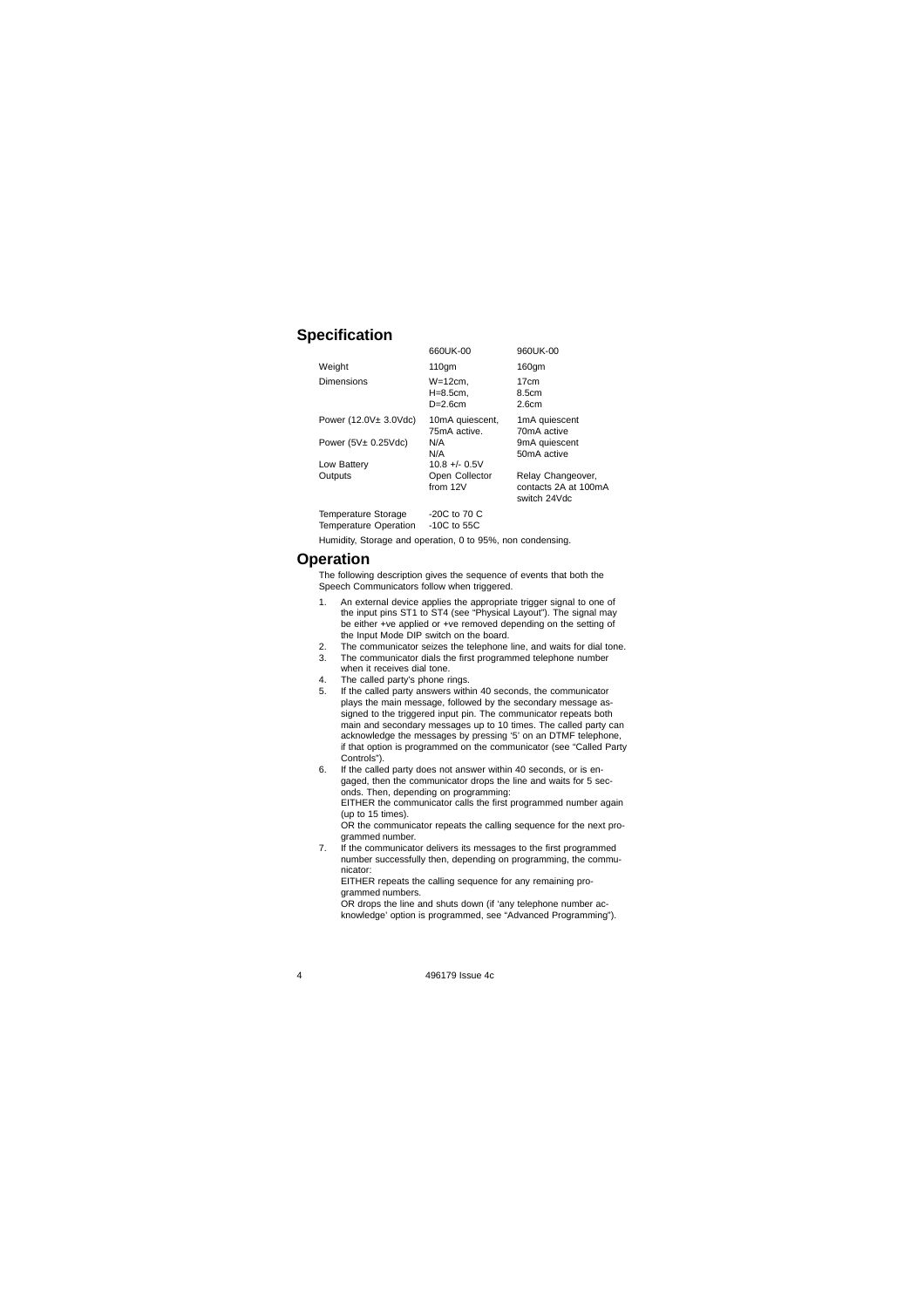### **Physical Layout**

**Note: See "Safety Notice" for an explanation of the terms "SELV" and "TNV".** 



**960** 

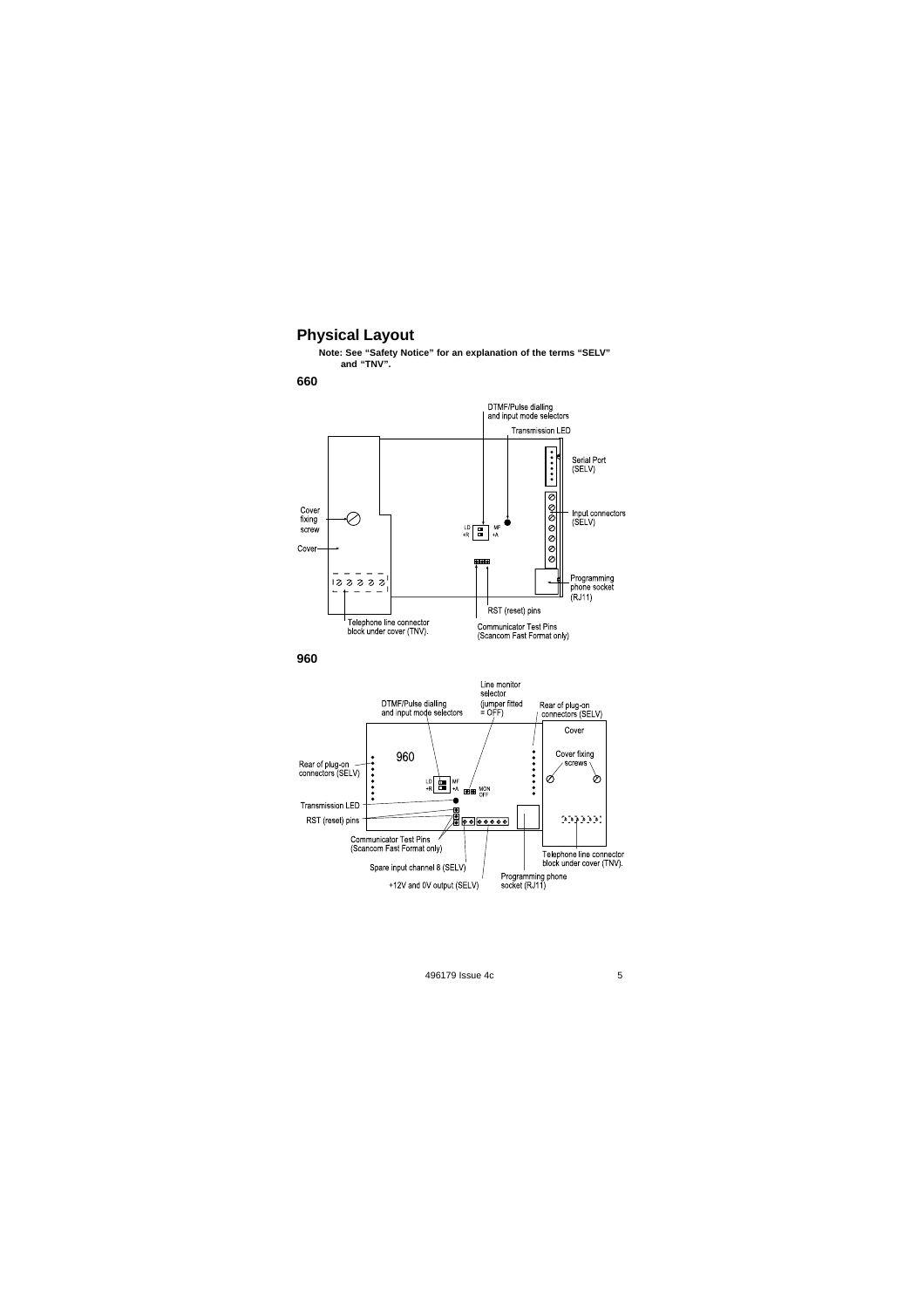## **INSTALLATION**

### **Installing the Communicators**

The 660/960 Communicators are approved as 'Host Independent Modems'. They must be mounted inside another (Host) unit so that they are inaccessible without the use of a tool. For example, the communicators may be fitted in a Scantronic (or any other manufacturers) Alarm Control Panel or a locked room or other enclosure.

CAUTION: Before starting installation remove all power from the host control panel. Read "Safety Notice" on page 18.

### **660**

- 1. Remove the backing from the self adhesive pads on the back of the communicator. Locate the communicator in a convenient position within the control panel. Press firmly to fix.
- 2. Connect the 12V +ve and -ve supply from the Aux DC output on the control panel (see diagram).



3. Connect the inputs required. For guidance: ST1 - Fire, ST2 - PA (Panic), ST3 - Burg (intruder), ST4 - Spare.

**NOTE: Connect input triggers as closed circuit (removed in alarm) if the communicator is housed in a separate enclosure from the control panel.** 

4. Set the input mode selector DIP switch to positive applied or positive removed as required.

#### **960**

- 1. Locate the communicator on the pins (see specific control panel installation instructions for correct communicator location).
- 2. Connect the 12V +ve and -ve supply from the Aux DC output on the control panel (see diagram).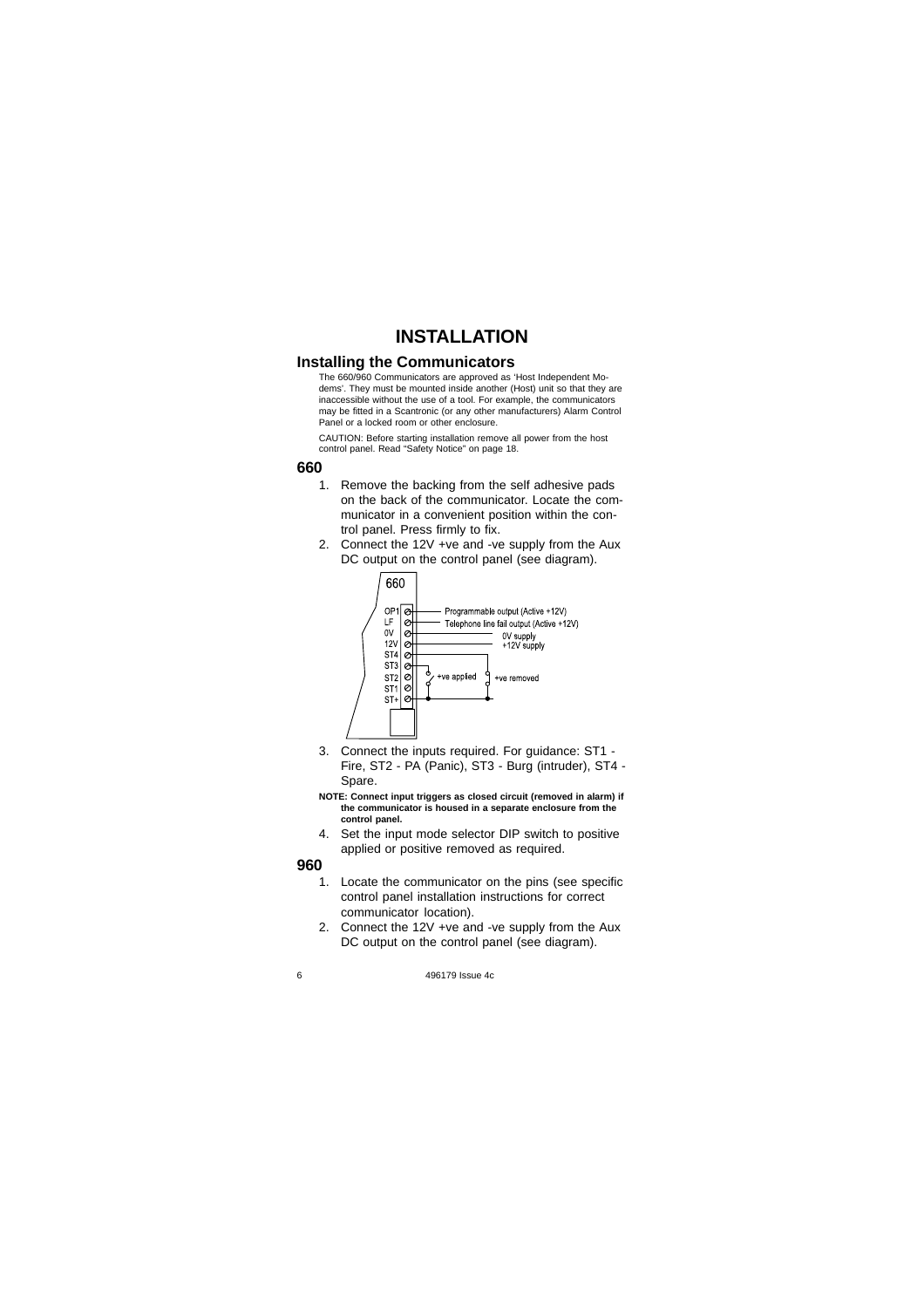

- 3. Connect any external trigger device required to ST 8 (Spare).
- **NOTE: Inputs 1 to 4 are fixed triggers via the plug on pins. 1 = Fire, 2 = PA (panic), 3 = Burg (intruder), and 4 = Open/Close. The line monitor output is connected internally to the control panel via the plug on pins.**
- 4. Ensure the input mode selector DIP switch is set to +A (positive applied).

### **Connecting to the Telephone Network**

5. Use three core cable type 1/05 Cx1308. Strip back 5mm or each core.



6. Connect two cores to the terminals A and B on the PCB. Connect the cable from the A and B terminals to the corresponding terminals on the BT master box.



7. If other apparatus (for example a telephone) shares the telephone line with the 660 or 960, connect the main apparatus to the connections marked A1 and B1. The 660 and 960 will introduce

```
496179 Issue 4c 7
```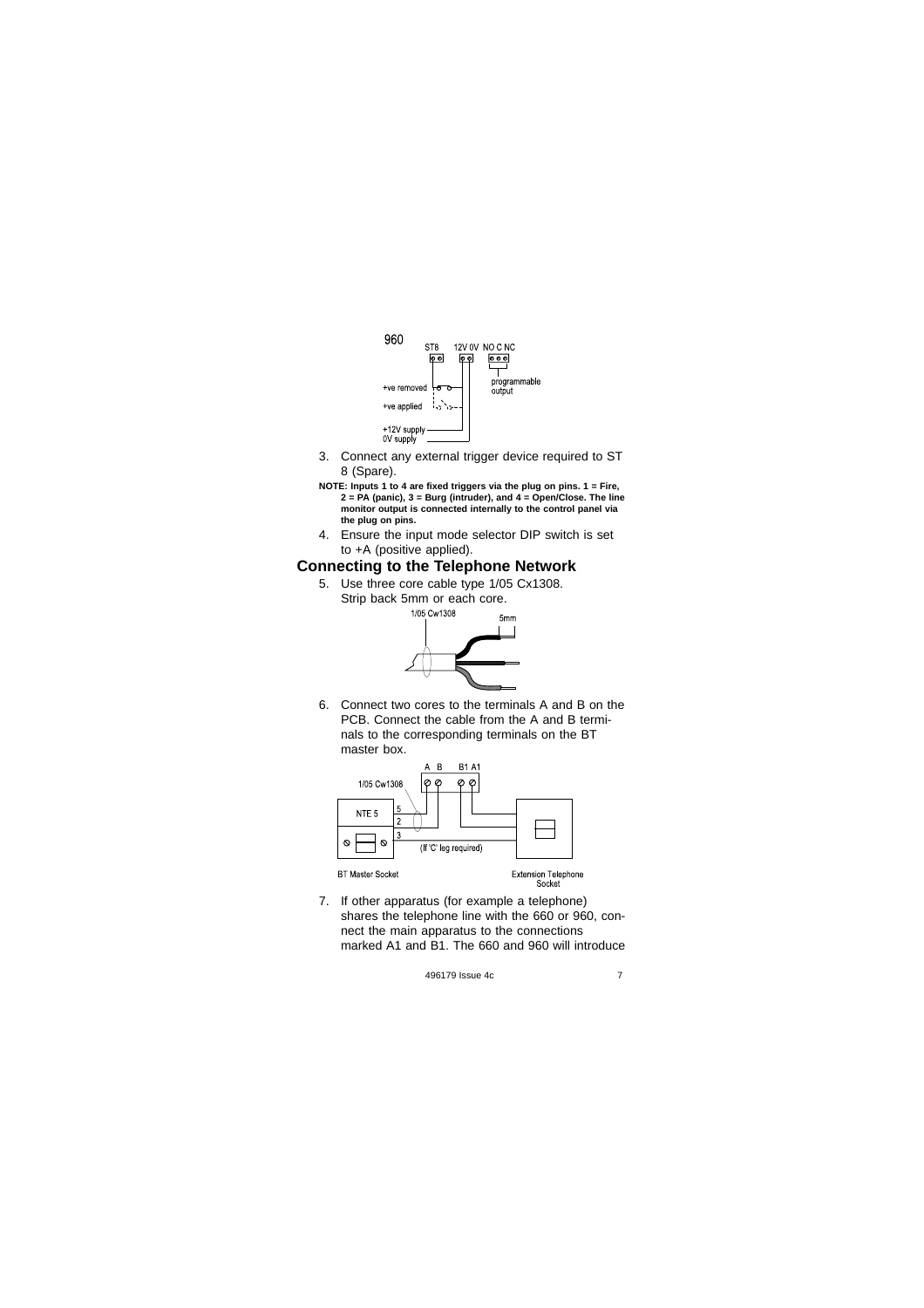a voltage drop of 20mV between the main apparatus and the PSTN at a current of 40mA d.c. WARNING: Do not connect more than one such series apparatus be-tween a main apparatus (e.g. a telephone) and the PSTN.

8. Feed the cables through the entries in the plastic enclosure.



### **660 and 960**

- 9. Set the DTMF/Pulse DIP-switch to LD (loop dialling) or MF (multi frequency) as required.
- 10. Apply power to the host control panel.
- 11. Plug in phone and program the communicator, see "Simple Programming" on the next page. In UK only use the RJ11 to RJ45 adapter supplied.
- 12. Test the communicator: If using digital communications only then short the

Communicator Test Pins momentarily to generate a test call.

If using speech reporting use commands 80 to 84, see "Simple Programming" page 10.

NOTE: For both communicators, after the initial installation you can<br>change the settings (but not the speech messages) from a re-<br>mote location if you enable Auto-Answer. See "Advanced Pro-<br>gramming" on page11 for more inf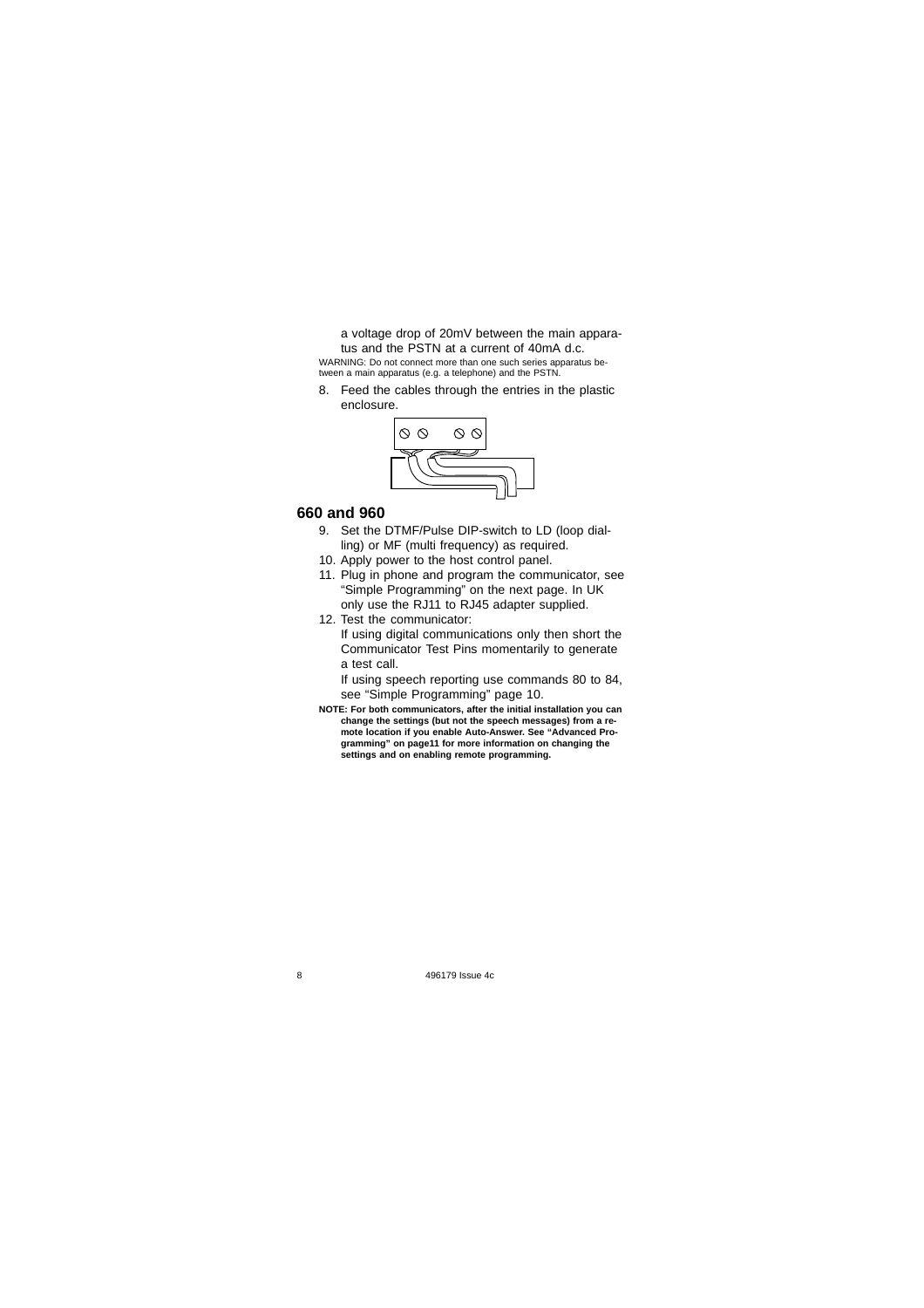### **SIMPLE PROGRAMMING**

#### **Notes:**

- (a) You must ensure that all telephone numbers are entered correctly. The unit stores numbers in a non-volatile memory, which retains the numbers in the event of prolonged power cuts.
- (b) Do not enter duplicate telephone numbers.<br>
(c) Do not enter the telephone numbers of em-Do not enter the telephone numbers of emergency services for example 999.

### **To Program 660/960:**

- 1. Plug a telephone into the socket on the communicator pcb. Use the RJ45/R11 adaptor in the UK.
- 2. Set the phone to tone dialling.
- 3. Lift the telephone handset.
- The Transmission LED turns ON.
- 4. Enter the security code **(factory default 7890)**
- The communicator gives a double beep. 5. Enter the command number
- The communicator gives a single high beep.
- 6. Enter one or more digits to set the value you want, and # to finish the command. The communicator gives a short double bleep when it accepts the command (or a long single bleep if it rejects a command).
- 7. If you make a mistake while entering a command, enter \*0 to abort the command.

### **Storing Telephone Numbers (Commands 01 - 04)**

The communicators can store four telephone numbers, each up to 32 digits long. The numbers can include codes for inserting four second pauses or 'dial tone wait'. If no code is used, then the unit defaults to 'dial tone wait' (\*2). To store telephone numbers dial:

- **01 n...n #** Telephone number 1
- **02 n...n #** Telephone number 2
- **03 n...n #** Telephone number 3
- **04 n...n #** Telephone number 4

When entering the numbers use :

- **\*1** Four second pause
- **\*2** Dial tone wait
- \*\* The character '\*' itself<br>**\*#** The character # itself
- The character # itself

For example, to program telephone number 1 with the following number, including a 4 second pause, enter:

**01** \*1 01594 543343 **#**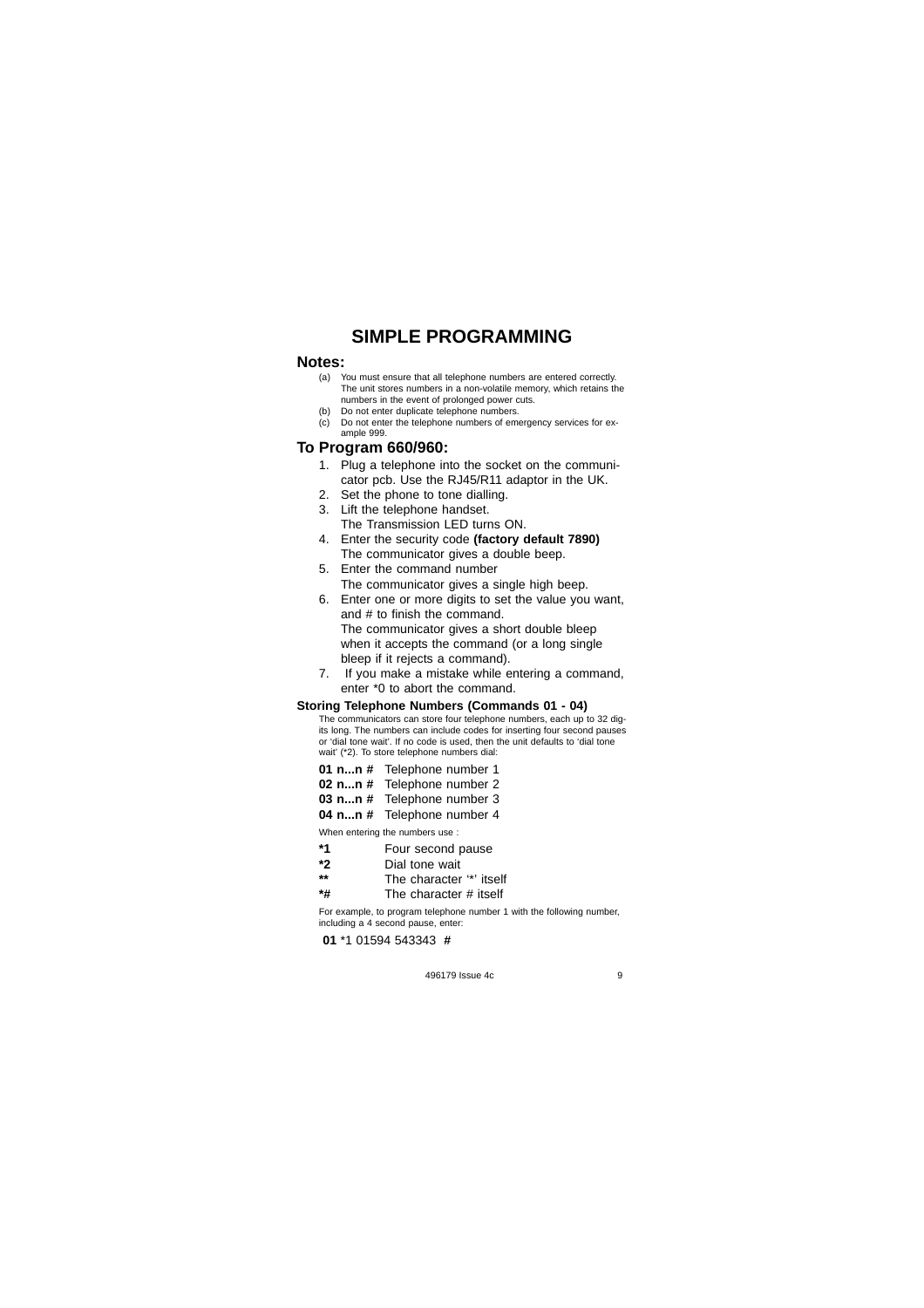### **Recording Speech Messages - 00 Versions (Commands 60 - 64)**

The communicators can store five speech messages. The main message can be up to eight seconds long. The four secondary messages can be up to three seconds long each. Each of the secondary messages is triggered by one of the inputs. You must store at least one secondary message. To store speech messages:

- 1. Dial one of the following codes for the message
- you want to record:<br>60 # Main messa
- **60 #** Main message
- **61 # Input 1 message (default Fire input)**<br>**62 # Input 2 message (default PA input)**
- **62 #** Input 2 message (default PA input)
- **63 #** Input 3 message (default Burg input)
- **64 #** Input 4 message
- 2. Press # to start recording.
- 
- 3. Speak the message into the telephone handpiece.
- 4. Press # again to stop recording. For example, to record the main message enter:
- **60 # #** "This is the main message" **#**

**Note: You can also reassign inputs to different messages, see "Advanced Programming - Channel Swap (Command 39)".** 

#### **Replaying Speech Messages - 00 Versions (Command 70)**

To replay the messages use the following command codes:

- **70 #** Replay main message.
- **71 74 #** Replay secondary message 1 to 4.
- **75 #** Replay all messages

### **Testing Telephone Numbers and Messages (Command 80)**

- To test that the messages are being sent to the correct phone numbers use:
- **80 #** Test ALL telephone numbers
- **81 84 #** Test telephone numbers 1 to 4

### **Programming Security Code (Command 91)**

You can set up a security code to prevent unauthorised changes to the programming. The code can be 4, 5 or 6 digits long. To create a security code use:

**91 n...n #** Security code n...n (default 7890)

#### **To clear the security code**

- 1. Remove all power.
- 2. Short RST pins together with a screwdriver blade.
-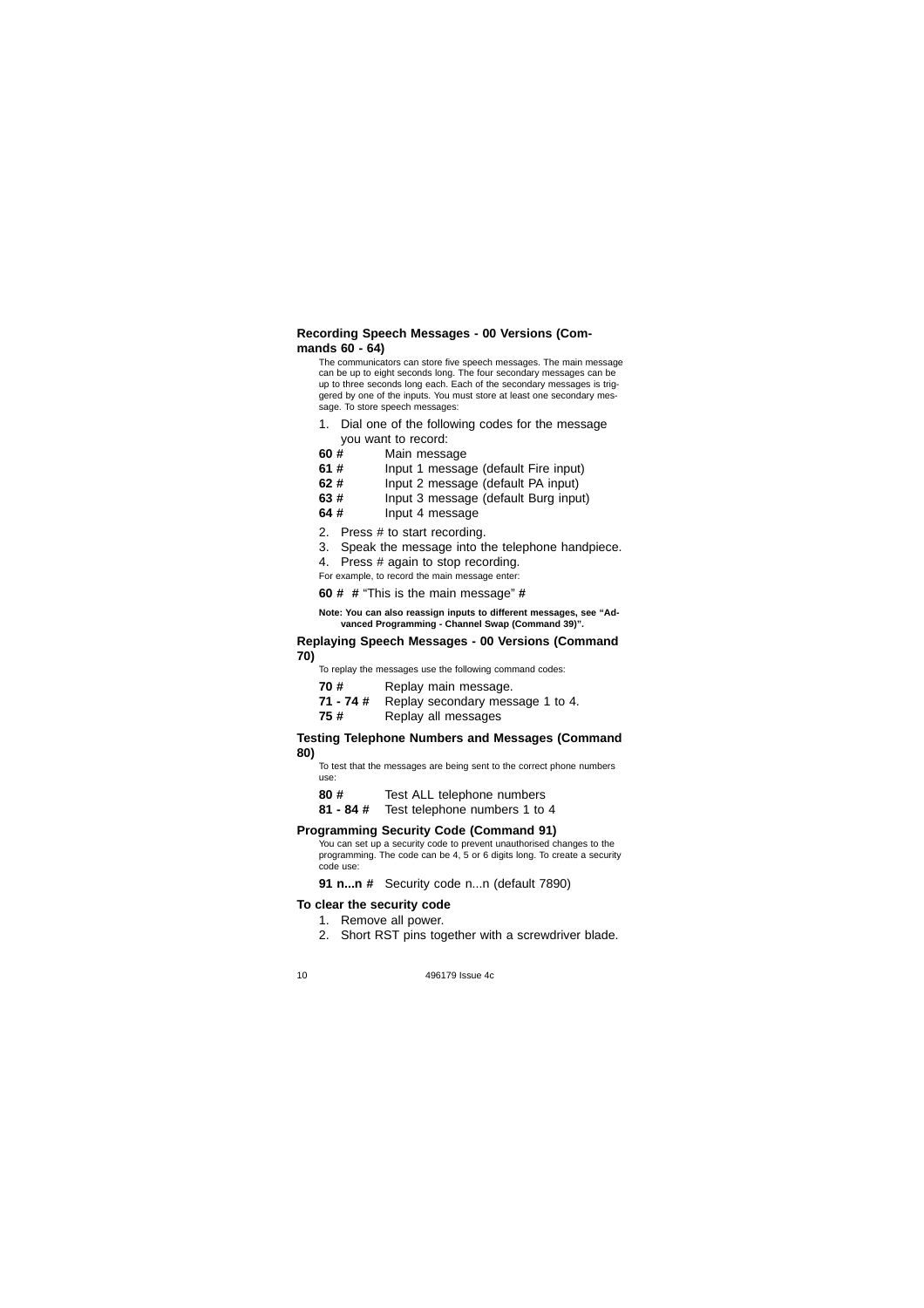### 3. Apply power.

The communicator restores the security code to 7890.

### 4. Remove short from RST-pins.

### **Listen-In Security Code (Command 92)**

You can program a separate security code to allow authorised listening in through an attached audio verification unit (AVU). To create a listen-in se-curity code use:

### **92 n...n #** Listen in security code n...n

In addition, make sure OP1 is programmed as Remote Control Enabled<br>using command 47 1 8 # (see "Advanced Programming - Output 1 (Com-<br>mand 47)").

### **Listening-In Procedure with AVU**

- 1. Dial in to the communicator.
	- The communicator Auto-answers.
- 2. Enter the listen-in security code. The communicator plays a speech message.
- 3. Press 1 to shut off the speech message.

The communicator actives the AVU. See instructions accompanying the AVU for more details on controling the AVU.

### **Exit Programming (Command 99)**

To leave programming use:

**99 #** Quit programming mode.

Note: Replacing the handset also quits programming mode.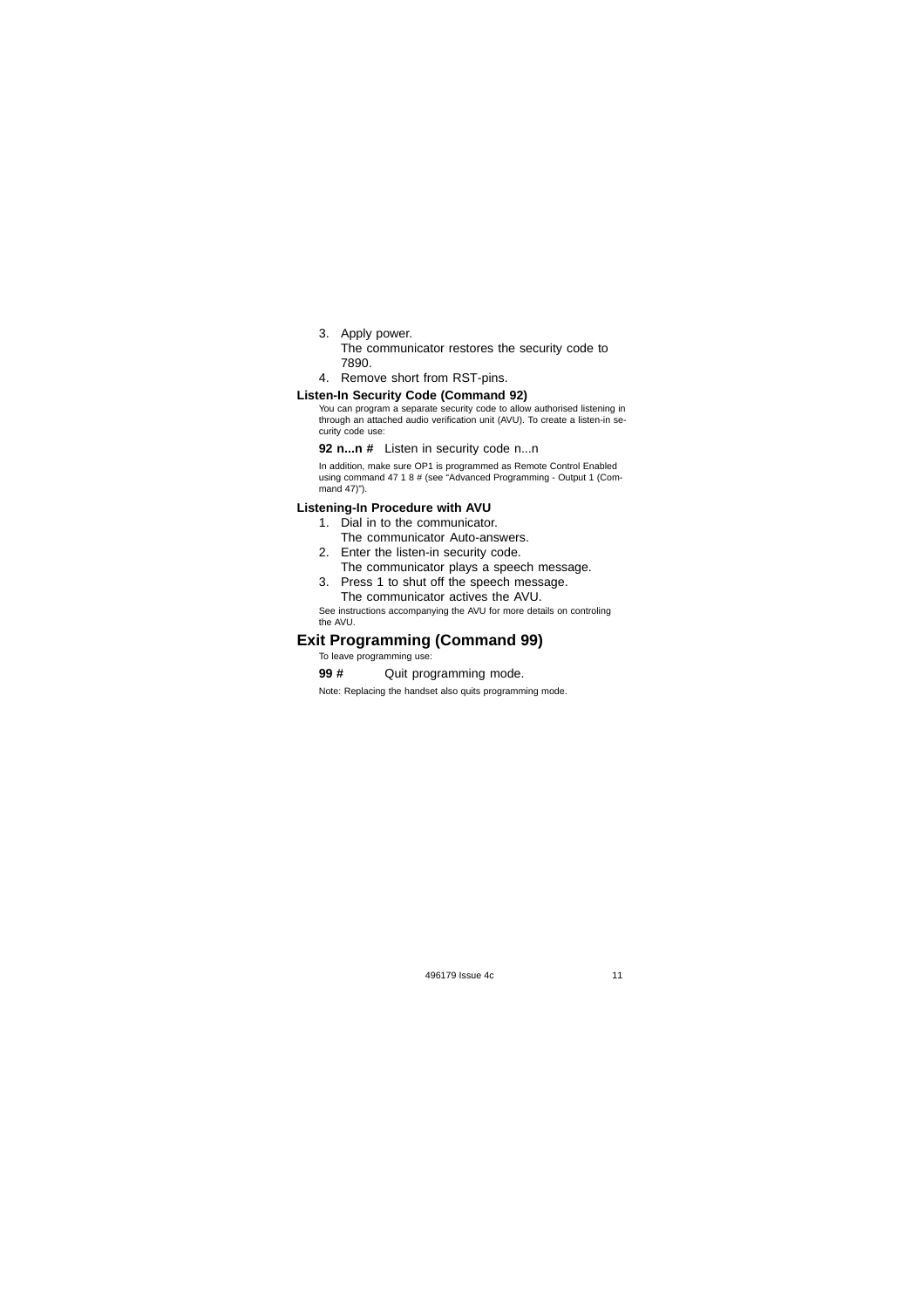### **CALLED PARTY CONTROLS**

If the 660 or 960 is programmed to send speech messages, then anyone with a phone can received them. If the called party also has a DTMF tone keypad then they can respond to incoming calls as follows:

Press 5 to acknowledge the call.

The communicator ends the call and continues with its call pattern. (If you want to change how the communicator acts after receiving an acknowledgement, see "Advanced Programming - Call Acknowledge (Commands 40 - 41)").

Press 3 to replay the message again.

The communicator replays the message from the beginning.

### **Advanced Programming Options only**

Press 1 to stop the message and trigger OP1. This may be used in conjunction with an audio verification unit, where OP1 is programmed as comms successful (see Command 47 1 4 #).

Press 0 to activate the programmable output. (See Command 47  $8#$ .)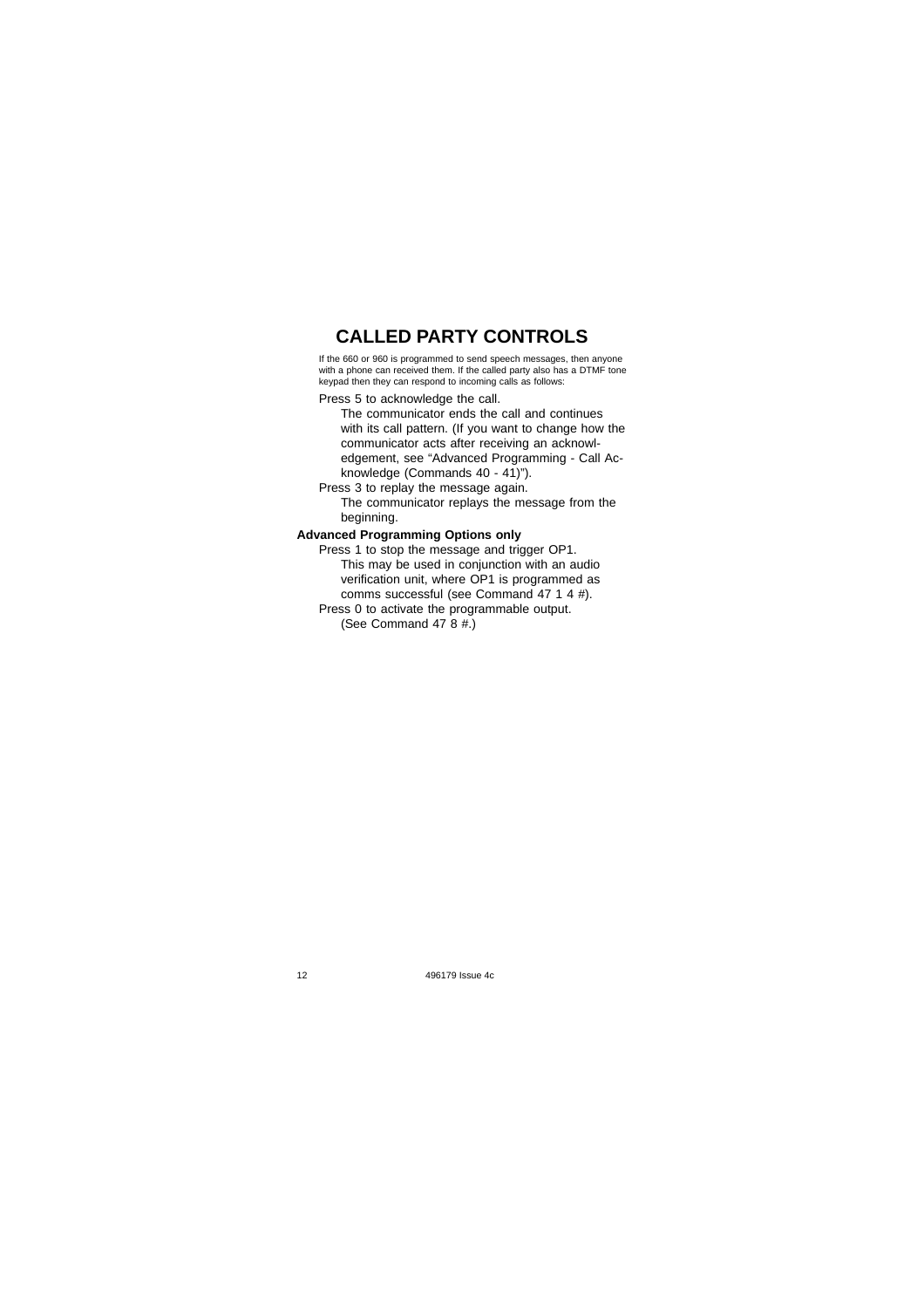### **ADVANCED PROGRAMMING**

### **Enabling Advanced Programming**

- To enable the advanced programming commands use:
- **98 1 #** Enable advanced programming.

### **98 0 #** Disable advanced programming.

### **Changing Factory Defaults**

When delivered from the factory, the communicators have no telephone numbers, account numbers or messages. To enter telephone numbers, record messages, and change the security code, use the command codes shown in 'Codes For Simple Programming'. The communicators have the following settings as factory default:

| <b>Function</b>       | Setting                                    | <b>Command Code</b> |
|-----------------------|--------------------------------------------|---------------------|
| Format (-00 versions) | = Speech.                                  | 20-24               |
| Format (-01 versions) | $=$ Scancom.                               | 20-24               |
| Call Acknowledge      | = Required, from any number.               | 40,41               |
| Line Fail Monitor     | $=$ Active (24 hour $+$ ring detect).      |                     |
| Line Fail O/P         | $=$ Active.                                | 44                  |
| <b>Test Calls</b>     | = Disabled.                                | 49                  |
| Auto-Answer           | = 15 rings (remote programming enabled).   | 46                  |
| One Ring Answer       | $=$ On                                     | 45                  |
| Call Clearing         | $=$ Off.                                   | 42                  |
| Call progress         | = On.                                      | 43                  |
| Restoral reporting    | $=$ Off.                                   | 36                  |
| DTMF/Pulse switch     | $=$ DTMF (tone dialling).                  |                     |
| Input Mode switch     | $= + A$ (+ve applied).                     |                     |
| 960 only:             |                                            |                     |
| Line monitor jumper   | $=$ Line monitor function OFF (jumper ON). |                     |
| Channel 4 open/close  | = Disabled.                                | 37                  |
| load factory defaults |                                            |                     |

# Reload factory  $0**#$

### **0 \* \* #** (Does not affect stored speech messages.) **Account number (Command 10)**

### The communicators must be programmed to give an account number

when reporting in Scancom Fast format. To create an account number use:

10 n..n# Store account number n...n.<br>10 # Clear account number.

### Clear account number.

### **Reporting Format (Command 20-24)**

The communicators can report to each telephone number in one of the following formats:

- 2n 1 # Tel. No. n using Scancom Fast format.<br>2n 2 # Tel. No. n using Speech only.
- Tel. No. n using Speech only.
- **2n 3 #** Tel. No. n using Pager format 2 (see note 1).
- Tel. No. n using Ring only (see note 2).
- 
- **2n 8 #** Tel. No. n using Pager format 1 (see note 3). Tel. No. n using no format (see note 4).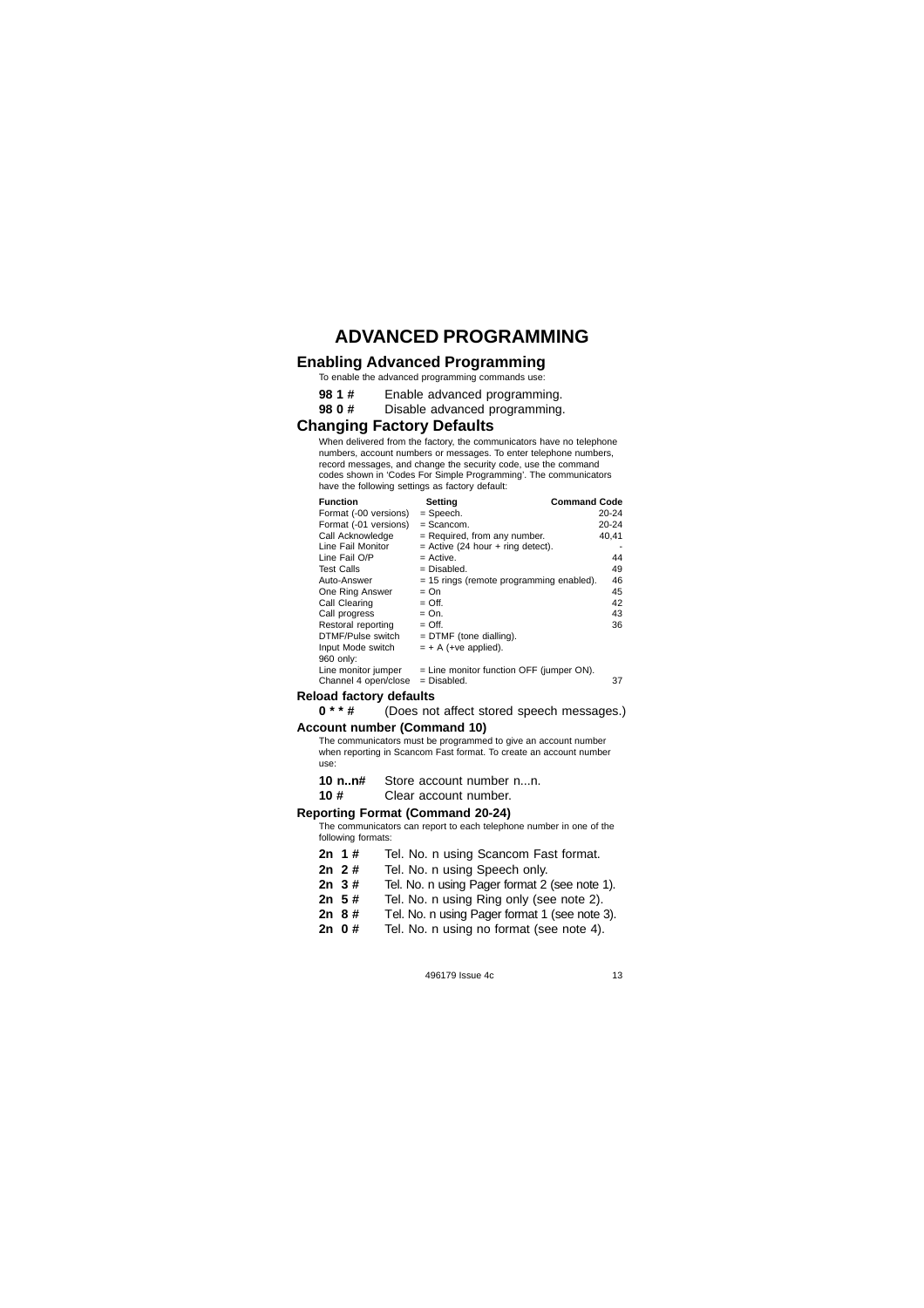For example:

- **20 1 #** Report to all Tel. Nos in Scancom Fast format.
- **21 1 #** Report to Tel. No. 1 in Scancom Fast format.
- **22 2 #** Report to Tel. No. 2 using Speech only.

**Notes:** 

- 1. Sends data contained in the phone number. To store the data enter two dial tone wait digits at the end of the telephone number and then enter the data digits. (See Commands 01 to 04.) 2. Listens for ring tone and then ends the call (Command 43 must be
- enabled). 3. Sends data contained in the account number. See Command 10 to
	- program the account number.
- 4. Dials telephone number and then hangs up. Insert dial pauses to set ringing time.

### **Input to Telephone Number Mapping (Command 30)**

The communicators can be programmed to report the activity of any input to any of the four telephone numbers. The remap the inputs use:

- **30 n...n#** Report inputs n...n to all telephone numbers.
- **31-34 n...n#** Report inputs n...n to telephone numbers one to four.

For example:

**31 123#** Reports inputs 1, 2 and 3 to telephone number 1.

### **Restoral Reporting - Scancom Format only (Command 36)**

The communicators can signal restoral of the inputs to the inactive state when using the Scancom Fast format. To select restoral use:

- **36 n...n #** Report restoral of inputs n...n. **36 #** Disable restoral reporting.
- 

For example:

### **36 134 #** Report restoral of inputs 1, 3 and 4.

- **Open/Close Report Scancom Format only (Command 37)**  The communicator can report whether the host panel is set (closed) or unset (open). To select the channel used for the report use command:
	-
	- **37 n...n #** Open/Close reporting on channels n...n. Disable Open/Close reporting.

For example:

**37 4 #** Report panel set and unset on channel 4.

**Note (960 only)** Selecting channel 4 for open/close will enable this chan-nel for all telephone numbers. If you do not want to report channel 4 to certain telephone numbers (for example speech messages) then refer back to command 30 again to disable channel 4 for those telephone numbers.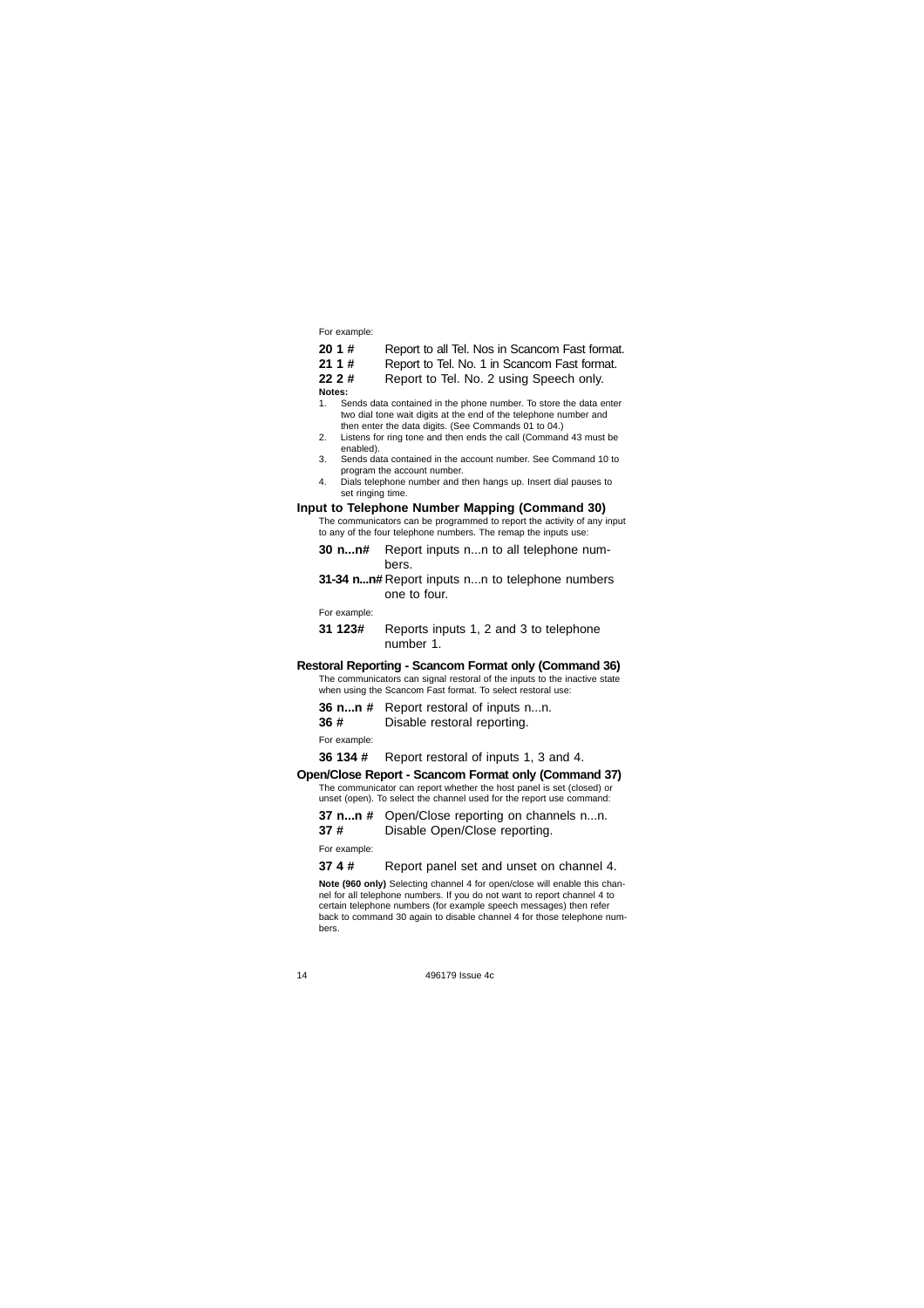### **Communications Successful Signalling (Command 38)**

The communicators can use their programmable outputs (pin OP1 on the 660, NC/C/NO on the 960) to signal that they have successfully transmitted a message to the programmed telephone numbers (see 4714 #). You can select which inputs you wish the communicator to monitor in order to signal success. To select the input use:

**38 n...n #** Signal on OP1 (or NC/C/NO) only when inputs n...n have been successfully reported.

#### **Channel Swap (Command 39)**

Any input can be mapped to report on any channel. If the communicators are reporting in speech format then use this command to assign any input to any of the four speech messages. To reassign an input use:

- **39 n y #** Make input n report on channel y
- **39 n 0 #** Disable input n

For example:

- **39 4 8 #** Input 4 on 660 reports on channel 8
	- (Scancom Fast format).
- **39 8 0 # ST 8 (on 960) disabled.**<br>**39 8 2 # ST 8 (on 960) reports m**
- **ST 8 (on 960) reports message 2 in** speech format.
- **39 8 6 #** ST 8 (on 960) reports on Channel 6 in Scancom Fast Format.

### **Call Acknowledge (Commands 40, 41)**

The communicator can be programmed to require an acknowledgement from the called parties. The called party acknowledges the transmission by pressing '5' on the DTMF phone receiving the call. Program the type of acknowledgement as follows.

Speech Format:

- 
- 40 0 # No acknowledge.<br>40 1 # Acknowledge reg **40 1 #** Acknowledge required. All Formats:
- 
- **41 0 #**  Any called party acknowledge. The communicator stops its transmission sequence when any called party acknowledges it.
- **41 1 #**  All called parties acknowledge All called parties must acknowledge before the communicator stops its transmission sequence.

### **Call Clearing (Command 42)**

This option allows the communicator to clear a call or to place a call on hold and then make an outgoing call on the same line. The facility is de-signed to prevent the communicator being jammed by an incoming call. To program call clearing use: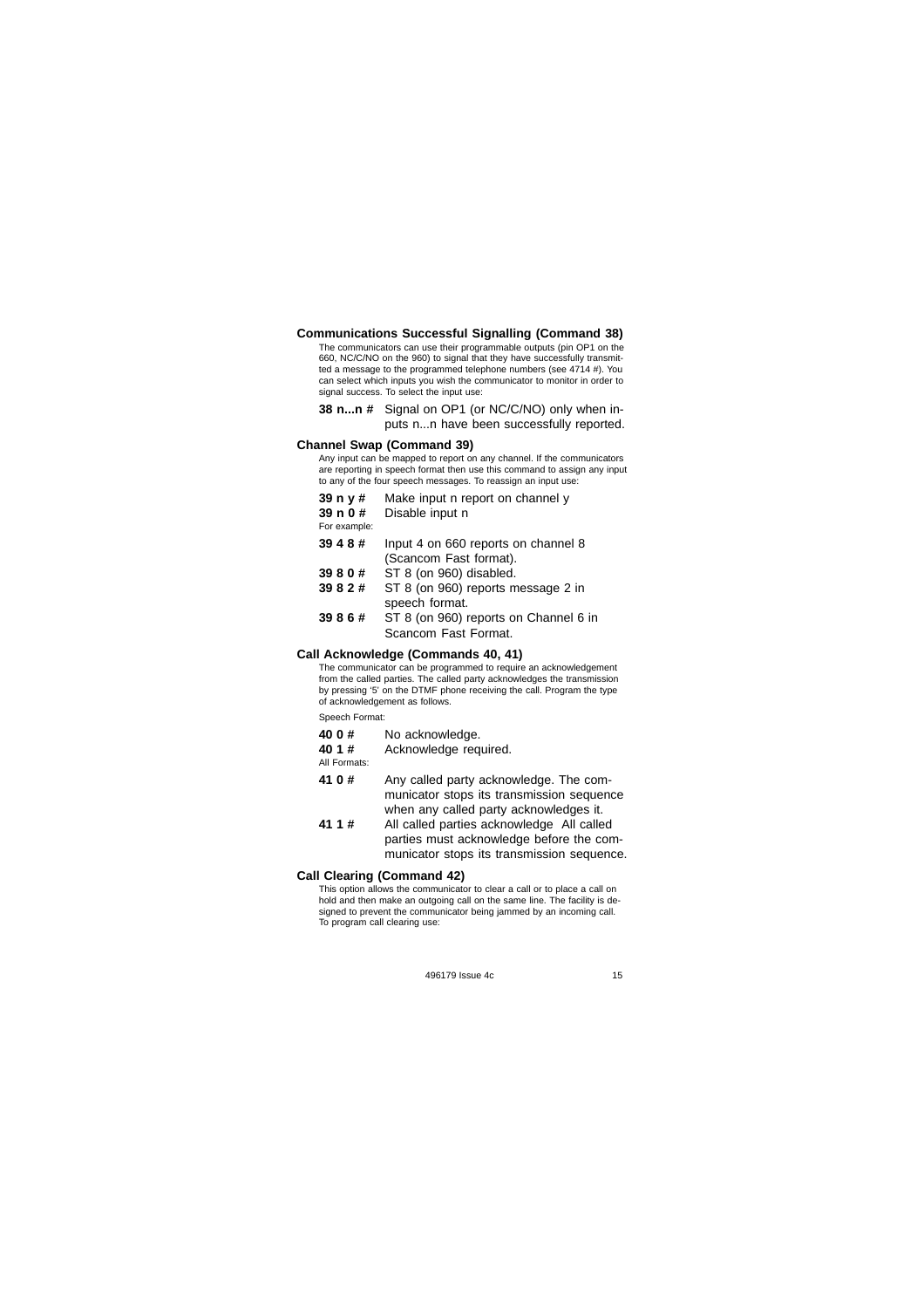- 
- **42 0 #** Switch call clearing OFF<br>**42 1 #** Switch three way calling **42 1 #** Switch three way calling ON (UK).<br>**42 2 #** Answer call and retry (EUR with e)
- Answer call and retry (EUR with ex-
- changes using first party clear).

**Notes:** 

- 1. Switch call clearing OFF if the facility is not enabled on the telephone line.
- 
- 2. The BT Three-Way Calling facility may not be available in some tel-ephone areas. Contact BT Sales for advice.
- 3. Do **not** use answer and retry unless exchange supports first party clear.

#### **Call Progress (Command 43)**

With this facility on, the communicators will check that they receive the<br>correct progress tones from the telephone line as they make a call. The<br>communicators will drop a call (without waiting for the normal timeout) if they receive, for example, an engaged tone.

- **43 0 #** Call progress OFF
- Call progress ON

### **Line Fail Output (Command 44)**

Both communicators have an LF pin which provides a Line Fail monitor. The LF-pin can be enabled or disabled by using the commands:

- **44 0 #** Line fail monitor OFF.<br>**44 1#** I ine fail monitor ON
- **Line fail monitor ON.**

**Note:** For the 960 remove the jumper from the MON-OFF pins to enable Line Fail monitor.

#### **One Ring Answer (Command 45)**

If you have an answer- or fax machine which answers before the commu-nicator you may still access the communicator by enabling the one ring answer function. To do this use commands:

|  | 45 0 # | One ring function OFF |
|--|--------|-----------------------|
|--|--------|-----------------------|

**45 1 #** One ring function ON.

Note that Remote Programming must be enabled using command 46. To use one ring answer when it is enabled:

- 1. Ring once then hang up.
- 2. Ring after 10 seconds but before 90 seconds.
- The communicator will answer after the first ring of the second call.

#### **Auto Answer (Command 46)**

This facility allows an installer to program the communicator by dialling in through the telephone line. (Note that you cannot change the speech messages remotely.) When remote programming is ON, the communicator answers after a programmed number of rings (default 15), and waits to receive a valid security code. The communicator hangs up if it does not receive a valid security code within 30 seconds. See "One Ring Answer (Command 45)" for an alternative answering scheme.To enable remote programming use: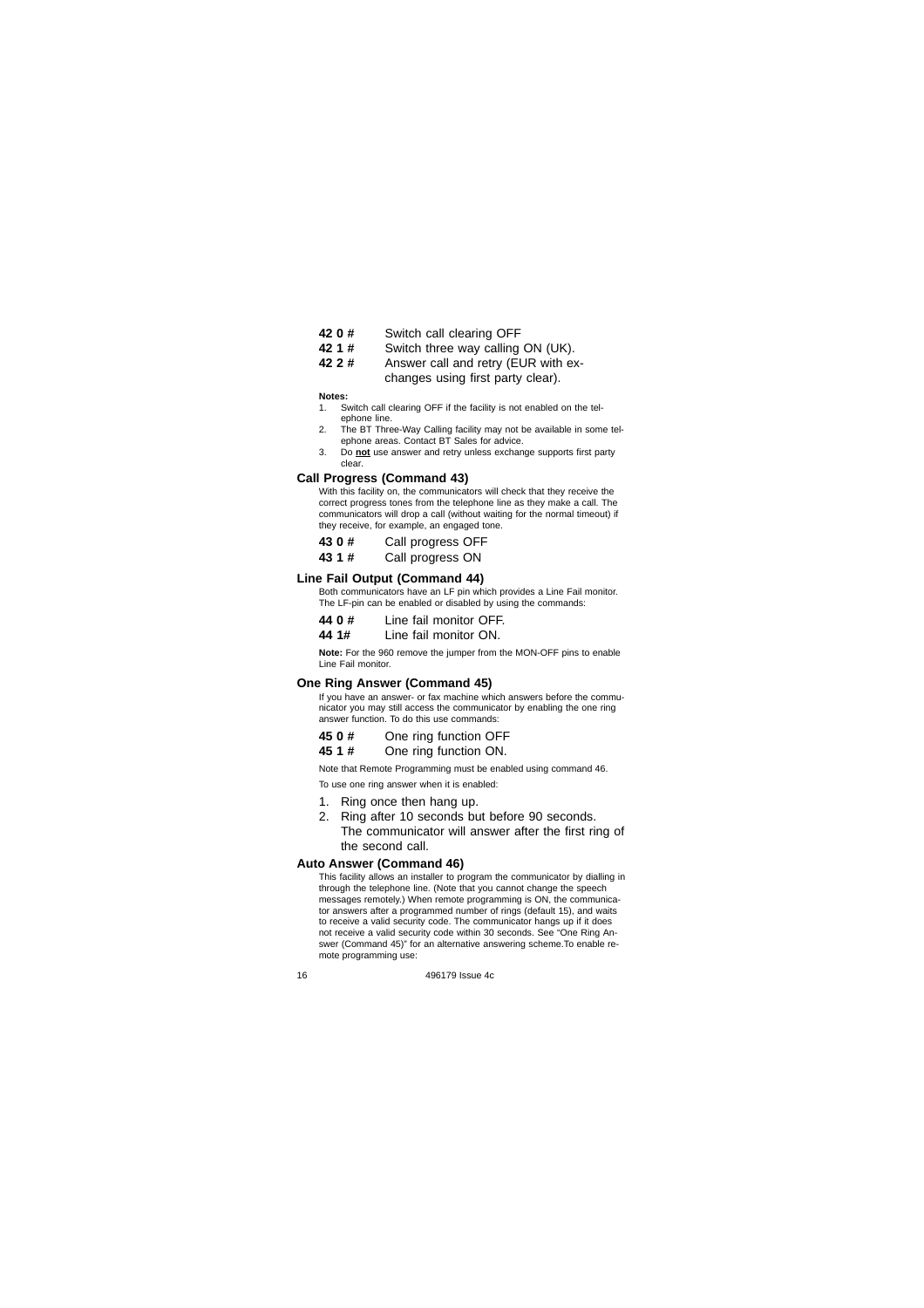- 
- **46 0 #** Remote programming OFF.<br>**46 nn #** Remote programming ON: Remote programming ON; Answer after nn rings (1 to 99).

### **Output 1 (Command 47)**

In addition to the line fail output the 660 communicator provides a programmable open collector transistor output from 12V through a screw ter-minal labelled OP1.

The 960 communicator provides a programmable output, through a single pole relay providing NO/NC-contacts on a three way terminal block.

The outputs can be programmed to show communications success or fail-ure, or various telephone line states.

|  | 470# | Output disabled. |  |
|--|------|------------------|--|
|--|------|------------------|--|

| 47 2 # | Comms failure. |
|--------|----------------|

**47 3 #** Comms and line failure.

- 
- **47 1 4 #** Comms successful. **47 8 #** Remote control enabled - active high.
- 47 1 8 # Remote control enabled active low.<br>47 2 0 # Incoming ringing.
- **47 2 0 #** Incoming ringing.

#### **Output Control (Command 48)**

OP1 may be programmed as either latched or timed. When latched the<br>output stays on until the communicator is reset remotely (for example by<br>dialling 57 0 #) or by shorting together the RST pins. When timed the<br>output stays ming.

- 
- 48 0 # Output latched until reset.<br>48 nn # Output ON-for nn seconds Output ON-for nn seconds (nn can be from 1 to 99).

### **Test Calls and Low Battery (Command 49)**

Periodic test calls may be made in Scancom format every n hours. For example:

- 
- 49 0 # No periodic test calls.<br>49 nn # Test call every nn hou Test call every nn hours (nn can be 1 to 99).

Low battery calls will be made in Scancom format automatically.

#### **Remote Output Control (Command 57)**

With this facility on (see Command 47 8 #), you can dial into the communicator and control the status of OP1 from the telephone keypad

- **57 0 #** Switch output OFF.
- 
- **57 4 # Cutput tell back pulse on 960.**<br>**57 8 # Switch output ON (if programm** Switch output ON (if programmed using command 47).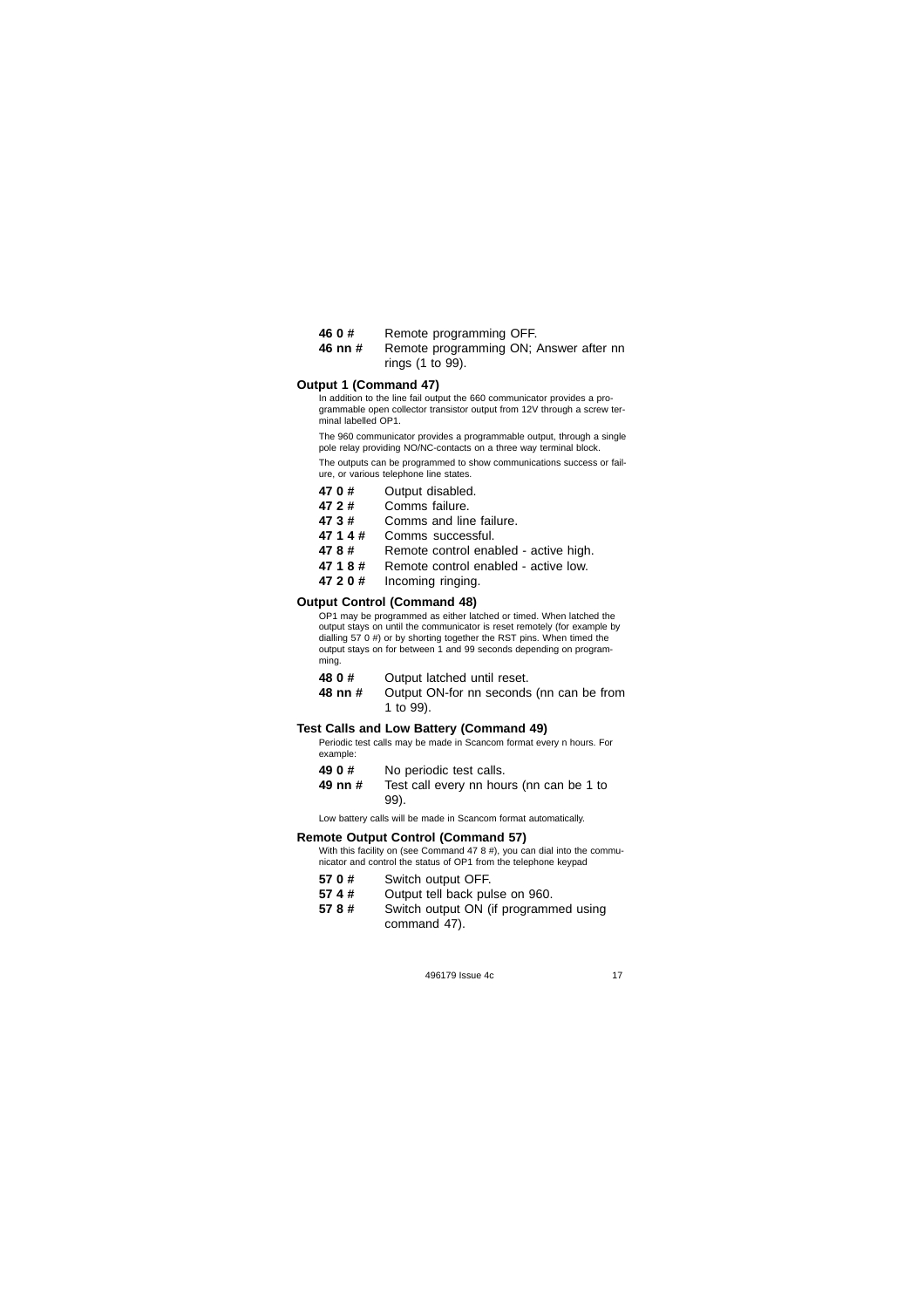### **SAFETY NOTICE**

WARNING: You must follow the recommendations below to ensure that the 660/960 Speech Communicators comply with the safety regulations to which they were approved.

The terminals of the 660UK and 960UK Speech Communicators are described as either Safety Extra-Low Voltage circuits (SELV) or Telecommu-nications Network Voltage (TNV), according to the definitions in the Safety Standard EN60 950.

Connect TNV terminals ONLY to the PSTN or other circuits designated as TNV circuits.. Connect SELV terminals ONLY to other circuits desig-nated as SELV circuits.

The telephone line connection is a TNV port.

The following connection ports are SELV: ST1 to ST4 and all ST+, 12V +ve, 0V, OP, LF

The host panel, or other option cards in the host, may use or generate<br>hazardous voltages (that is, voltages greater than 42.4V peak a.c. or<br>60Vdc.). When fitting the 660/960 Speech Communicators you must keep<br>the followin shown in the table below:

#### **Voltage (rms or dc) used**

#### **or generated by Host of**

| other cards       | Clearance                      | Creepage (mm) |
|-------------------|--------------------------------|---------------|
| Up to 50V         | 2.0                            | 2.4(3.8)      |
| UP to 125V        | 2.6                            | 3.0(4.8)      |
| Up to 250V        | 4.0                            | 5.0(8.0)      |
| Up to 300V        | 4.0                            | 6.4(10.0)     |
| Greater than 300V | Obtain advice from a competent |               |

telecommunications safety engineer before installing the equipment.

The larger distance shown in brackets applies where the local environment within the host is subject to conductive pollution, or dry non-conduc-tive pollution which could become conductive due to condensation.

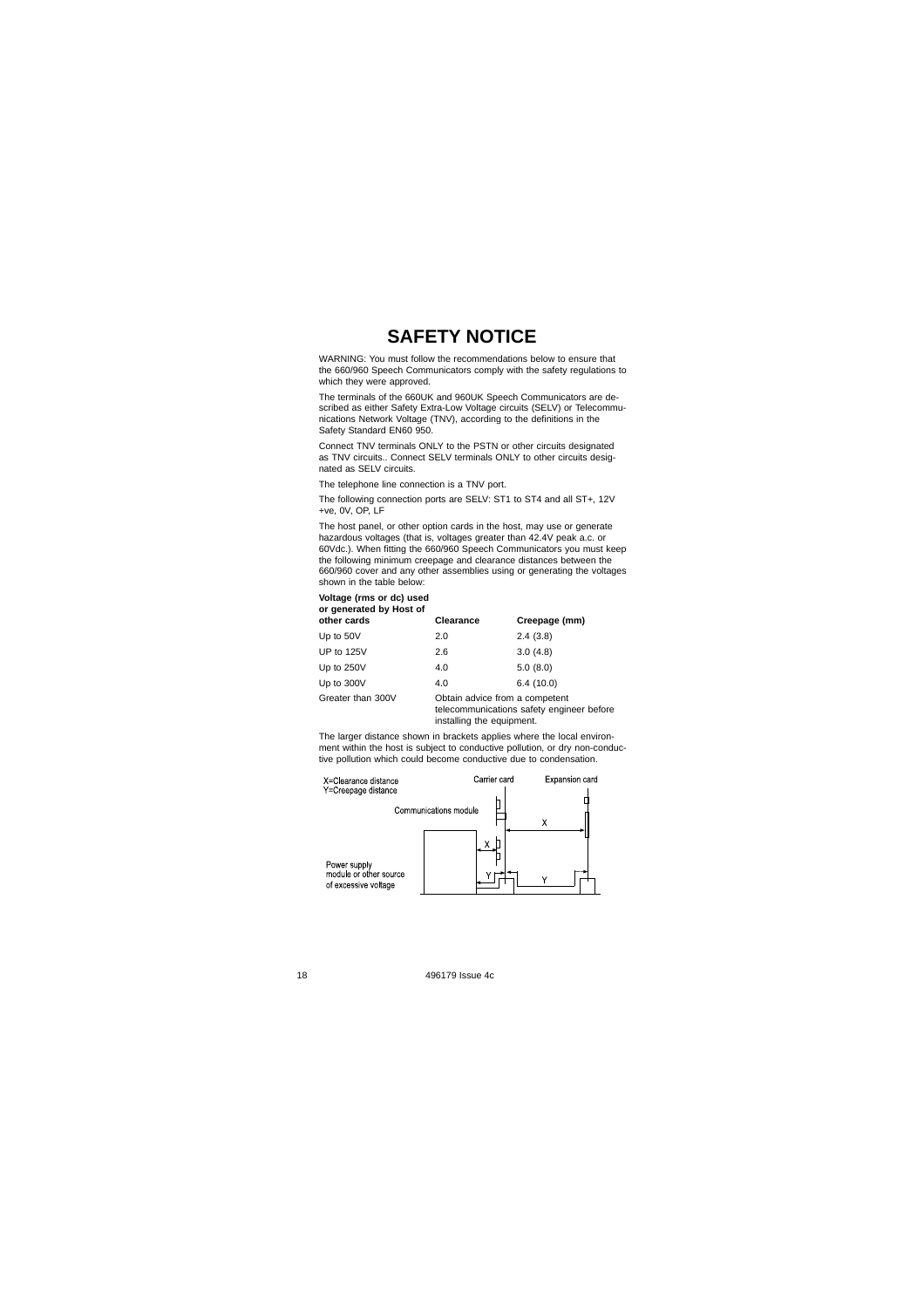### **Regulatory Requirements**

### **Ringer Equivalence Number**

The Ringer Equivalence Number (REN) of 660UK-00 and 960UK-00 Speech Communicators is 1. As a guide to the number of items of apparatus which can be simultaneously connected to an exclusive line, the sum of the REN values should not exceed 4. A BT provided telephone is assumed to have a REN value of 1 unless otherwise marked.

### **Approval**

The 660UK-00 and 960UK-00 Speech Communicators have been ap proved for the following usage:

- (a) Automatic call initialisation.
- (b) Operation in absence of proceed indication. (c) Automatic dialling.
- 
- (d) Multiple repeat attempts. (e) Modem.
- (f) Serial Connection.
- 

 (g) Automatic answering. Any other usage will invalidate any approval given to the apparatus if as a result the apparatus ceases to comply with the standards against which the approval was granted.

The approved apparatus are: 660UK-00 and 960UK-00

APPROVED for connection to the telecommunications systems specified in the instructions for use subject to the conditions set out in them.

Any other usage will invalidate any approval given to the apparatus if as a result the apparatus ceases to comply with the standards against which the approval was granted.

APPROVAL Nos: 660UK-00 S/1115/3/R/503463 960UK-00 S/1115/3/R/503464

### **Associated Telephones**

Associated telephones must be approved for direct connection to the telecommunications network.

#### **Power Requirements**

It is a condition of approval that the power required by the host and the total of all adaptor cards installed within the host environment, together with any auxiliary apparatus, does not exceed the power specifications as stated in the Technical Reference Material of the host apparatus. See "Specification" for details of the power requirements.